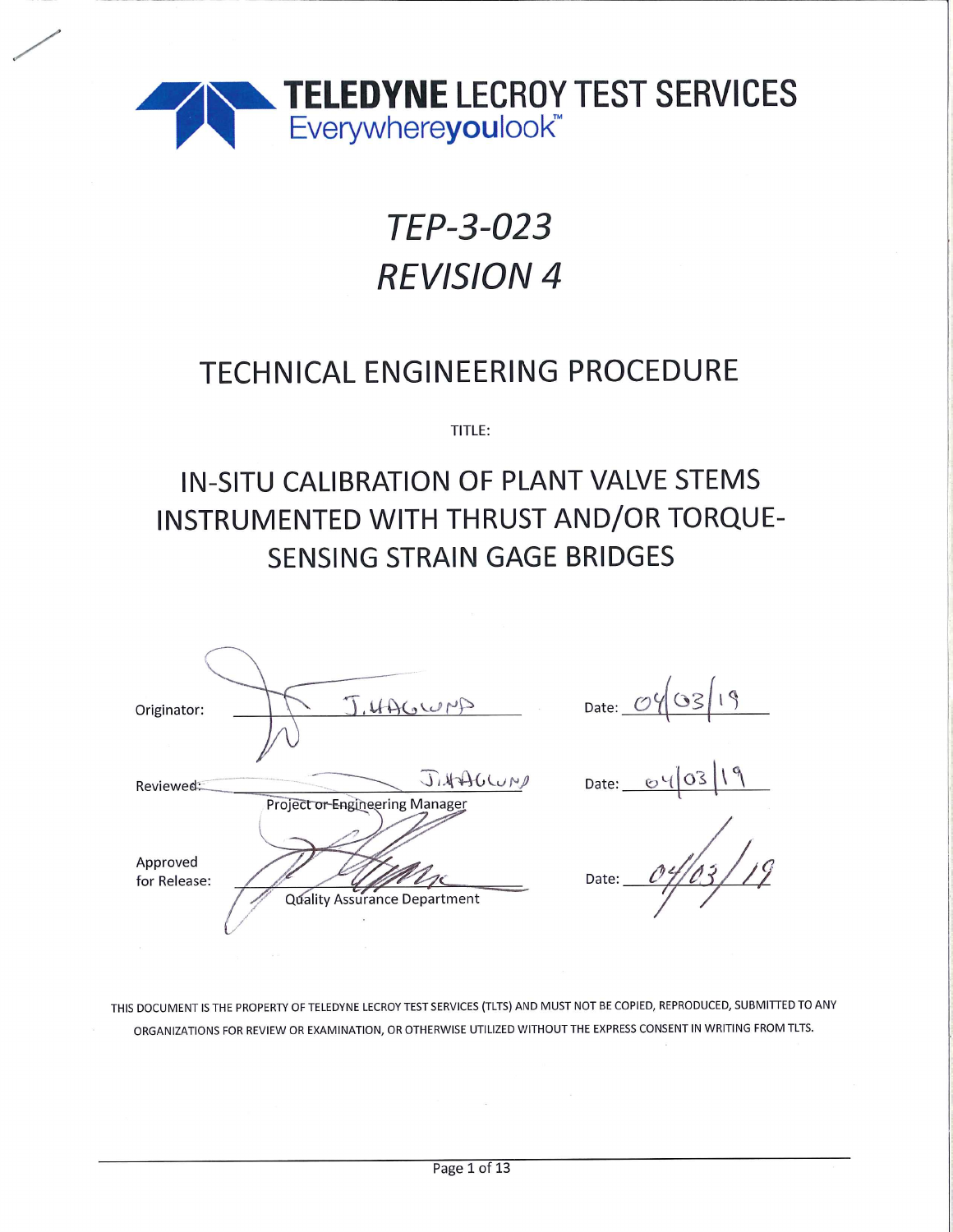

|     | <b>TABLE OF CONTENTS</b>                           | $\overline{2}$ |
|-----|----------------------------------------------------|----------------|
| 1.0 | <b>SCOPE</b>                                       | 3              |
| 2.0 | <b>APPLICATION</b>                                 | 3              |
| 3.0 | <b>EQUIPMENT REQUIRED</b>                          | 3              |
| 4.0 | <b>METHOD - THRUST SETUP</b>                       | 3              |
| 5.0 | <b>METHOD - TORQUE SETUP</b>                       | 5              |
| 6.0 | <b>CALIBRATION METHOD</b>                          | 6              |
| 7.0 | METHOD - CALCULATING TORQUE SENSITIVITY (Optional) | $\overline{7}$ |
| 8.0 | <b>ATTACHMENTS</b>                                 | 8              |
| 8.1 | Figure 1 - Thrust Calibration Compression          | 8              |
| 8.2 | Figure 2 - Thrust Calibration Tension              | 8              |
| 8.3 | Figure 3 - Torque Calibration Actuator On          | 9              |
| 8.4 | Figure 3.1 - Torque Calibration Actuator Off       | 9              |
| 8.5 | Figure 3.2 - Torque Calibration Guide Setup        | 10             |
| 8.6 | Figure 4 - Certificate of Calibration              | 11             |
| 8.7 | Figure 5 - Limitorque Commercial Ratings           | 12             |
| 8.8 | Figure 6 - Torque Calculation                      | 13             |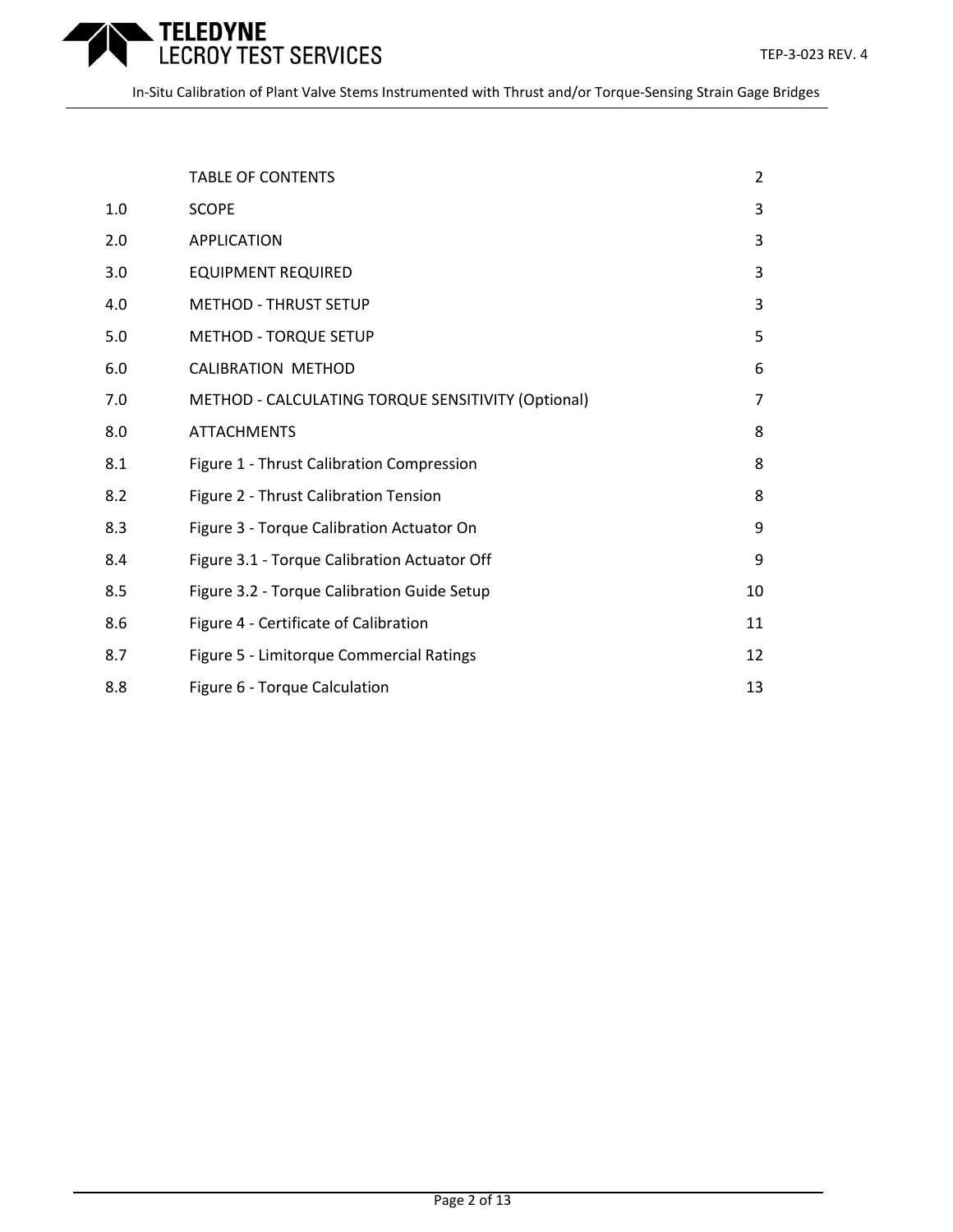

#### **1.0 SCOPE**

**1.1** This procedure provides information and instructions for performing the in-situ calibration of valve stems instrumented with thrust and torque-sensing strain gage bridges.

#### **2.0 APPLICATION**

- **2.1** This procedure may apply to any size valve stem having thrust and torque-sensing strain gage bridges.
- **2.2** This procedure is applicable for calibrations with the actuator either on or off.

#### **2.3 Prerequisites**

- a) The valve is available and accessible for testing.
- b) The amount of load and torque that is to be applied to the stem has been provided by Engineering.
- c) Electric power is available.
- d) The reference load and torque cells have been calibrated.
- e) Familiarity with the data acquisition system being used to record the stem strain gages and the standard reference load cell data.

#### **3.0 EQUIPMENT REQUIRED**

a) A calibrated portable data acquisition system which consists of electronic hardware to acquire the electrical data, a verified software package to process the acquired data and the associated interface cabling.

TLTS's QUIKLOOK FS, QUIKLOOK II, QUIKCAL, and CAL PRO are verified software packages designed to complement dedicated calibrated hardware in acquiring, processing and determining a sensitivity value for the strain gage bridge on valve stems.

- b) Reference load and torque cells, compatible with the thrust and torque loads that are to be applied.
- c) A hydraulic reservoir and ram unit, capable of applying the required loads.
- d) The appropriate calibration fixture, designed for the valve and loads that are to be applied.

#### **4.0 METHOD - THRUST SETUP**

**4.1** Two methods are described in this procedure. Steps 4.2 and 4.3 describe the calibration fixture assembly for the stem thrust sensing strain gages. Step 5.0 describes the calibration fixture assembly for the stem torque sensing strain gages.

#### **4.2 Calibration Fixture Assembly for Compression Loading**

Note: Use Figure 1 as a reference for assembly.

**4.2.1** There is one hydraulic cylinder, two support plates and two Adapter plates for this system.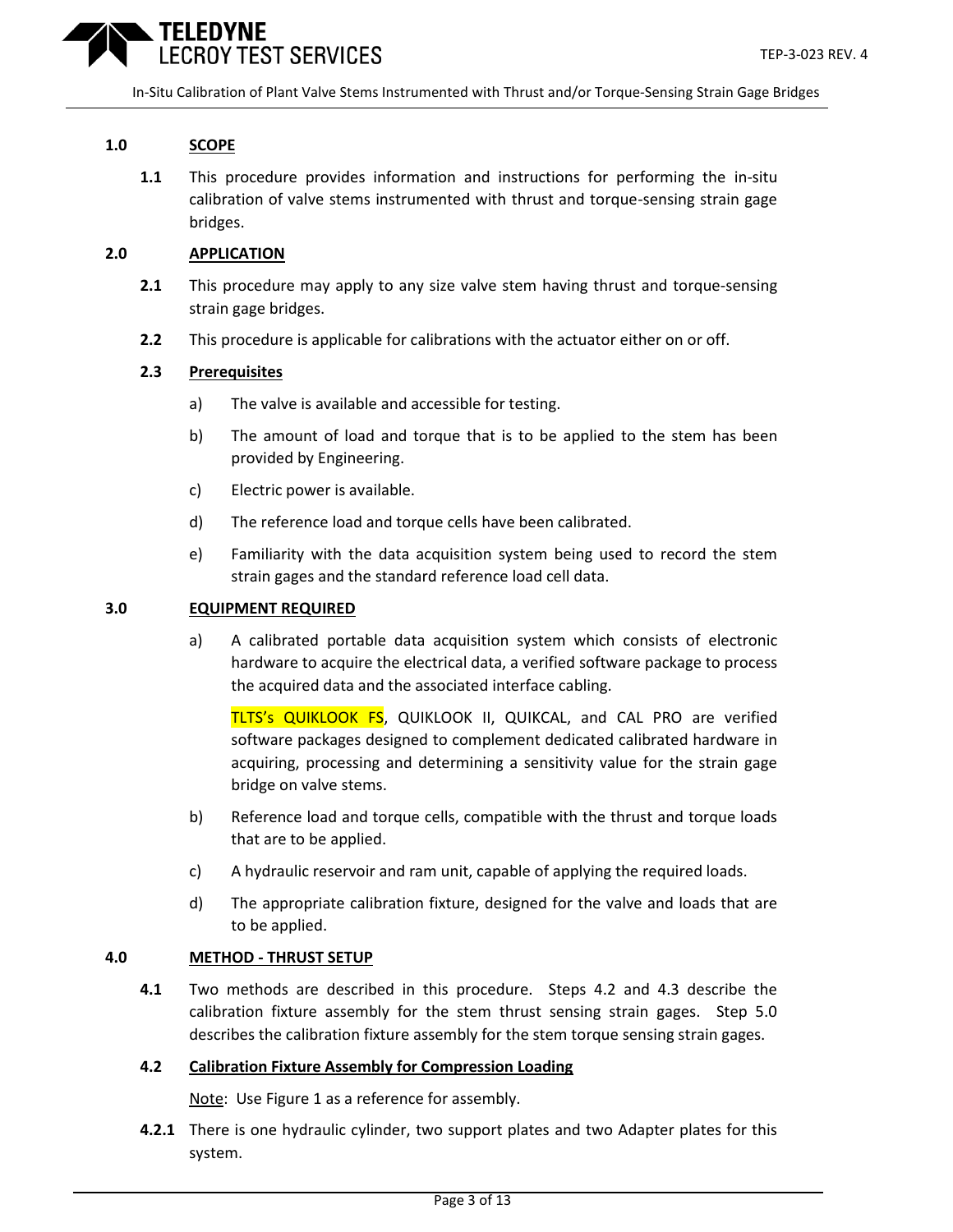

- a) The 10" and 16" support plates and 8" and 12" Adapter plates with a RCH-302 hydraulic cylinder are used with SMB-000 through SMB-3 to apply up to 60,000 pound loads on several bolt patterns marked with stamp designations on the support and Adapter plates.
- b) The 8" and 12" Adapter plates are used when the actuator is removed from the yoke.
- **4.2.2** Choose the Hole Pattern to match operator pattern with the use of the support and Adapter plates.

Note: The valve should be in the fully closed position. If the valve is not in the closed position more hex stand-off stock may have to be added to close the valve. Use the right hex stand-offs with the right support plate per assembly print supplied with calibration unit.

- **4.2.3** Connect the hex stand-off stock to the flange surface using the appropriate size hex stand-off set. Use Adapter plate, if required, only when actuator is removed.
- **4.2.4** Attach the hydraulic cylinder to the top of support plate, bottoming threads to plate.

Note: When removing cylinder use break bar and hardware supplied.

- **4.2.5** Thread handnut onto load cell and insert through cylinder before attaching to hex stand-offs.
- **4.2.6** Attach the support plate to the hex stand-off stock using the appropriate size socket head capscrew.
- **4.2.7** Adjust handnut to rest against cylinder saddle.
- **4.2.8** Thread stem Adapter, if required over valve stem.
- **4.2.9** Thread load stem to stem Adapter, if required making sure threads bottom out.
- **4.2.10** Connect the pump to the hydraulic cylinder. When connecting make sure fitting of cylinder is accessible for connection.
- **4.2.11** The calibration fixture assembly is ready for the compression load or the close direction calibration.

Note: See Figure 5 for maximum thrust ratings.

**4.2.12** Refer to Section 6.0 to perform the calibration.

#### **4.3 Calibration Fixture Assembly for Tension Loading**

Note: Use Figure 2 as a reference for assembly.

- **4.3.1** There is one hydraulic cylinder, two support plates and one Adapter plate for this system. Support plates and hydraulic cylinder should be as shown in Figure 2.
	- a) The 10" and 16" supports and 8" and 12" Adapter plates with a RCH-302 hydraulic cylinder are used with SMB-000 through SMB-3 to apply up to 60,000 pound loads on several bolt patterns marked with stamp designations on the support and Adapter plates.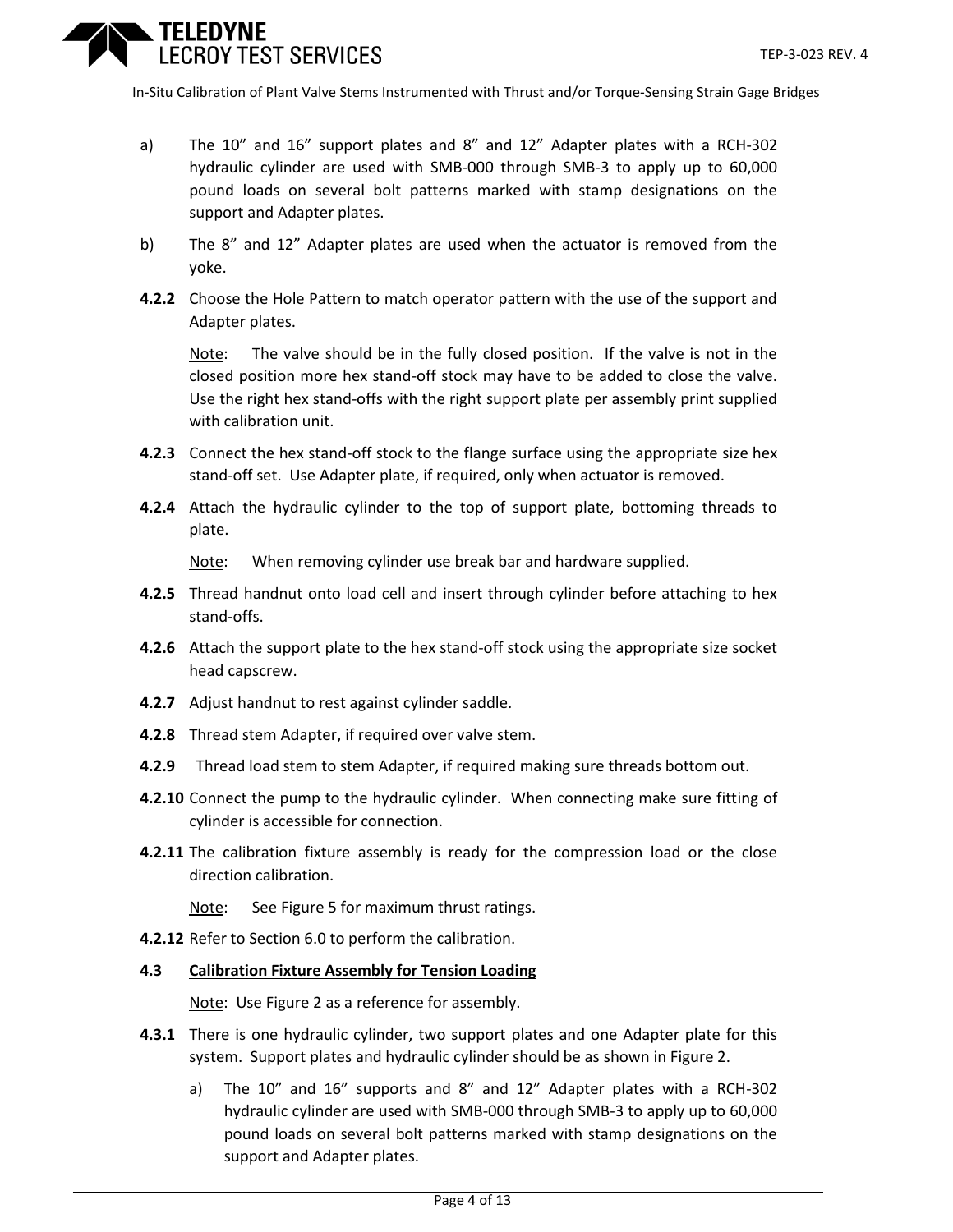

- **4.3.2** Connect the hex stand-off stock to the flange surface using the appropriate size hex stand-off set. Use Adapter plates only when actuator is removed.
- **4.3.3** Add or subtract hex stock length as needed to obtain the height necessary for the support plate and cylinder to be able to pull the valve out of the closed seat and/or to pull the valve into the back seat. Connect the support plate and hydraulic cylinder to the hex stand-off stock using appropriate size socket head cap screw.
- **4.3.4** The threaded end of load cell will be attached to the stem Adapter. Once attached then thread on to stem, bottoming threads against valve stem.
- **4.3.5** Adjust handnut to rest against cylinder saddle.
- **4.3.6** Connect the pump to the hydraulic cylinder.
- **4.3.7** The calibration fixture assembly is ready for the tension load or open direction calibration.

Note: See Figure 5 for maximum thrust ratings.

**4.3.8** Refer to Section 6.0 to perform the calibration.

#### **5.0 METHOD - TORQUE SETUP W/ACTUATOR ON OR OFF**

#### **5.1 Calibration Fixture Assembly for Torque Loading with Actuator On**

Note: Use Figures 3.1 and 3.2 as a reference for assembly.

- **5.1.1** The torque mechanical fixture consists of the following components:
	- a) Stem Adapter
	- b) Load and Torque Adapter
	- c) Torque Adapter
	- d) 2 Socket Wrench Torque Sensors
	- e) Geared Head Multiplier with 3/4" Input Drive and 1" Output Drive
	- f) 3/4" Drive Sliding T-Handle with 20" Handle
	- g) 3/4" Drive Breaker Bar with 20" Handle
	- h) Extension Handle
	- I) 2 Single Square Drives 3/4" and 1"
	- j) Adapters 3/4" and 1"
	- k) Guide Sleeves
	- l) 10" and 16" Support Plates
	- m) Hex Stand-Off for Mounting to Actuator
- **5.1.2** Install the correct size stem Adapter to the valve stem.
- **5.1.3** Attach correct size load and torque Adapter to stem Adapter leaving a gap approximately 1/16 to 1/8 between both parts as shown on Figure 3. This will prevent locking.
- **5.1.4** Install appropriate torque Adapter to the load and torque Adapter.
- **5.1.5** Attach appropriate socket wrench torque sensor to torque Adapter.
- **5.1.6** Use various size guide sleeves, if required, with 10" or 16" support plates to hold stem stable during this operation.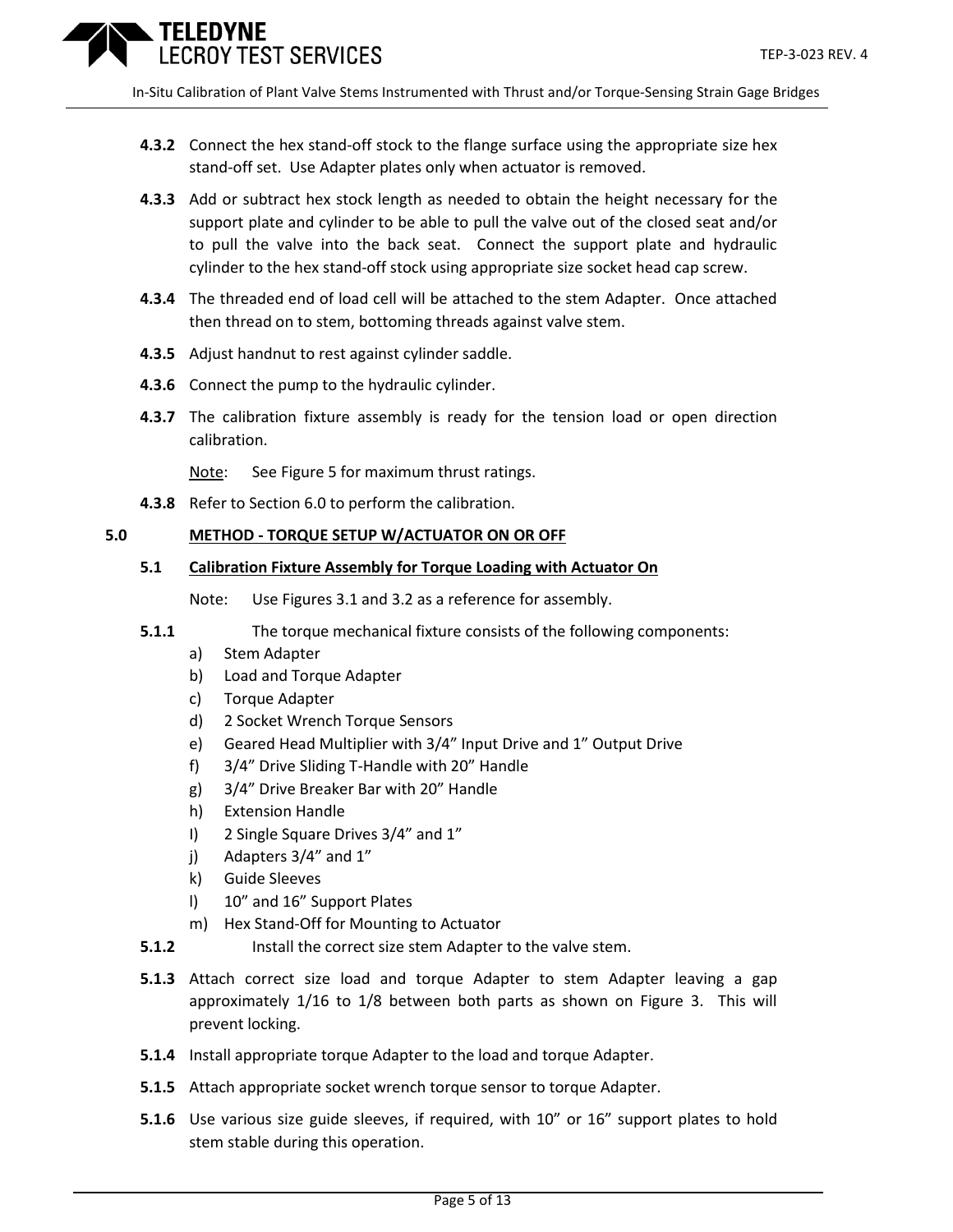

**5.1.7** The calibration fixture assembly is ready for torque calibrating with actuator on using the various tools listed above. Refer to Section 6.0 to perform the calibration.

#### **5.2 Calibration Fixture Assembly for Torque Loading with Actuator Off**

- **5.2.1** The torque mechanical fixture consists of the following components:
	- Stem Adapter
	- Torque Adapter
	- Fenner Manheim Trantorque Collets
	- 2 Socket Wrench Torque Sensors
	- Geared Head Multiplier with 3/4" Input Drive and 1" Output Drive
	- 3/4"Drive Sliding T-Handle with 20" Handle
	- 3/4" Drive Breaker Bar with 20" Handle
	- Extension Handle
	- 2 Single Square Drives 3/4" and 1"
	- Adapters 3/4" and 1"
	- Guide Sleeves
	- 10" and 16" Support Plates
	- Hex Stand-Offs for Mounting to Yoke
	- 8" and 12" Adapter Plates
- **5.2.2** Install the correct size stem Adapter to the valve stem.
- **5.2.3** Attach correct size load and torque Adapter to stem Adapter leaving a gap approximately 1/16 to 1/8 between both parts as shown on Figure 3. This will prevent locking.
- **5.2.4** Install appropriate torque Adapter to the load and torque Adapter.
- **5.2.5** Attach appropriate socket wrench torque sensor to torque Adapter.
- **5.2.6** Use various size guide sleeves with 10" or 16" support plates to hold stem stable during this operation.
- **5.2.7** The calibration fixture assembly is ready for torque calibrating with actuator on using the various tools listed above. Refer to Section 6.0 to perform the calibration.

#### **6.0 CALIBRATION METHOD**

- **6.1** Connect the reference load cell or torque sensor and the appropriate valve stem strain gage bridge lead to the acquisition hardware.
- **6.2** Apply load to the stem, (thrust or torque). Do not apply a load higher than the upper limit of the stem.
- **6.3** Release the load slowly to obtain the return data for hysteresis analysis.
- **6.4** Determine the least square line fit using the acquired standard cell and stem strain gage data. The sensitivity of the strain gage bridge is the slope of the line.
- **6.5** Software packages like the QUIKLOOK II, QUICKCAL and TTS CAL PRO will automatically calculate this slope using the least square line fit when the option is selected. The slope units will be lb/mV/V for THRUST and ft-lb/mV/V for TORQUE.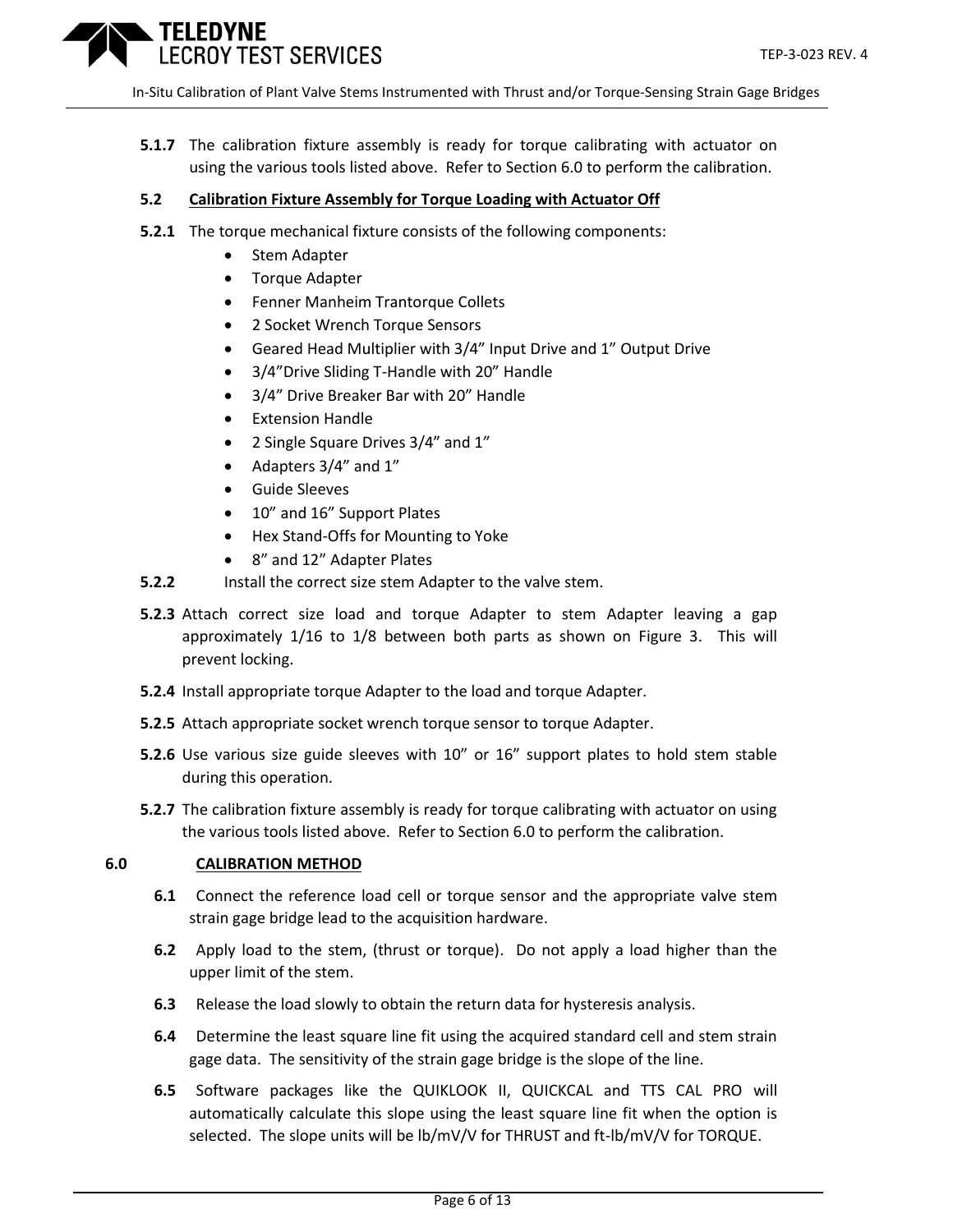

**6.6** Save the test data for achieving and printing a Calibration Certificate form. (See Figure 4 as an example.)

#### **7.0 ABBREVIATED CALIBRATION METHODS**

- **7.1** The information in this section is based on a TTS investigation into abbreviate methods of the calibration of the QSS on a valve stem. TTS Report TR-A722-5: documents the abbreviated calibration method. The three areas investigated are listed below:
- 1.) Extrapolation of sensitivity values from lower levels of load to higher levels of load.
- 2.) Application of unidirectional sensitivity values to bidirectional loads. Ex: The application of compressive calibration values to tensile loadings.
- 3.) Determination of torque sensitivity values from thrust calibrations.
- **7.2** Calibrating the QSS in all four directions will provide a calibration with a 3.00% inaccuracy statement. Applying the calibration of a QSS in the compression and clockwise directions only to higher load extrapolation and to the thrust and counter clockwise directions will widen the inaccuracy to 4.25% for thrust and 3.25% for torque.
- **7.3** Calibrating the QSS in the compression direction only and applying that calibration to the tension direction and the clockwise and counter clockwise torque will widen the thrust inaccuracy to 4.25% and the torque inaccuracy to 5%.
- **7.4** The method for calculating the torque sensitivity from the compression only calibration is provided in the steps below.
- **7.5** Obtain the following information once the valve stem has been calibrated in thrust:

 $SENS<sub>TH</sub>$  = thrust sensitivity, lb/mv/v

D = stem diameter, inches

 $GF<sub>TQ</sub>$  = gage factor of QSS torque gages

 $GF<sub>TH</sub>$  = gage factor of QSS thrust gages

**7.6** Perform the following calculation, using the form provided (see Figure 6).

$$
SENS_{\text{TQ}} = \frac{D}{96} \left( \frac{GF_{\text{TH}}}{GF_{\text{TQ}}} \right) SENS_{\text{TH}}
$$

where: SENSTQ = torque sensitivity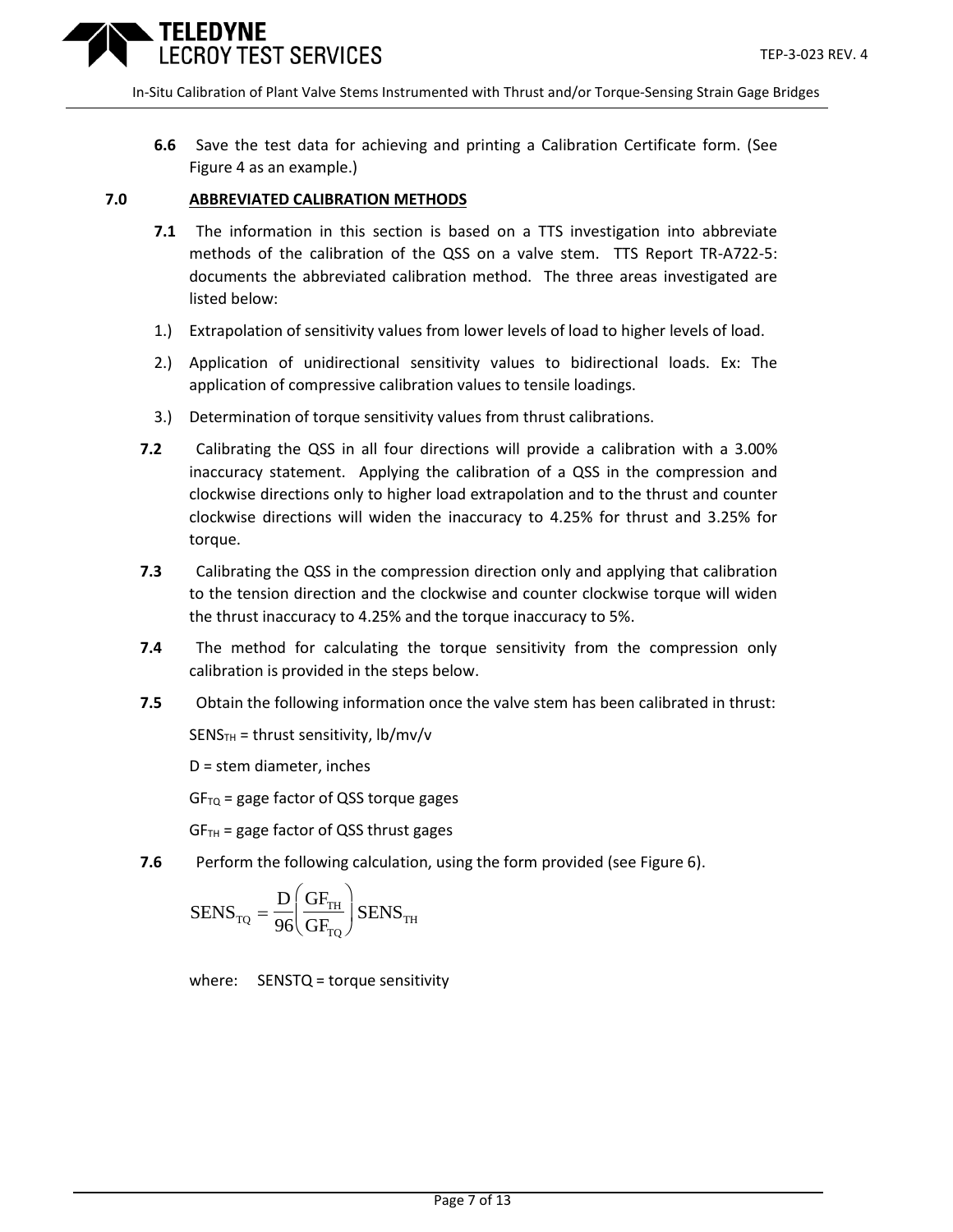

#### **8.0 ATTACHMENTS**

#### 8.1 Figure 1 - Thrust Calibration Compression



#### 8.2 Figure 2 - Thrust Calibration Tension

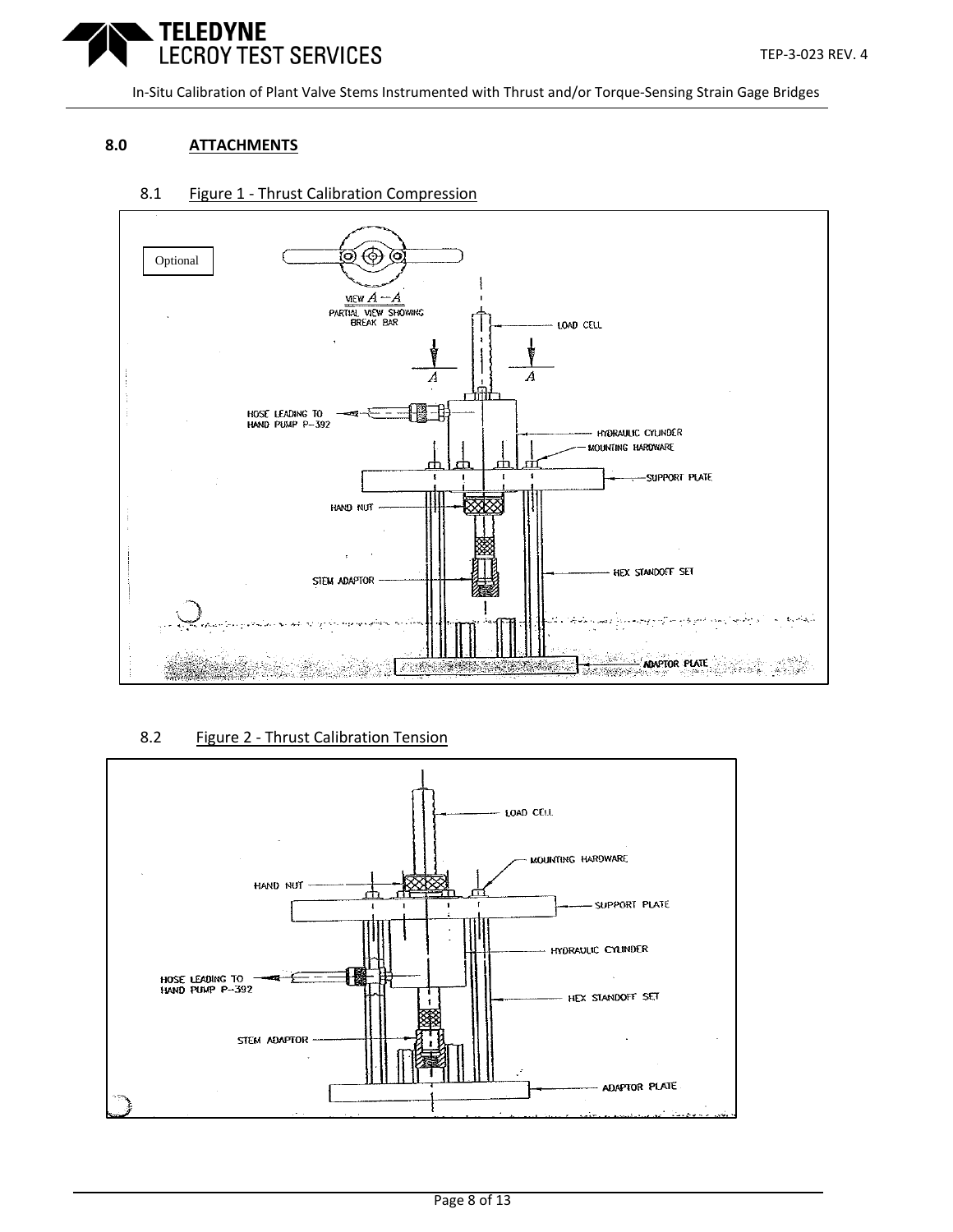

#### 8.3 Figure 3 - Torque Calibration Actuator On



#### 8.4 Figure 3.1 - Torque Calibration Actuator Off

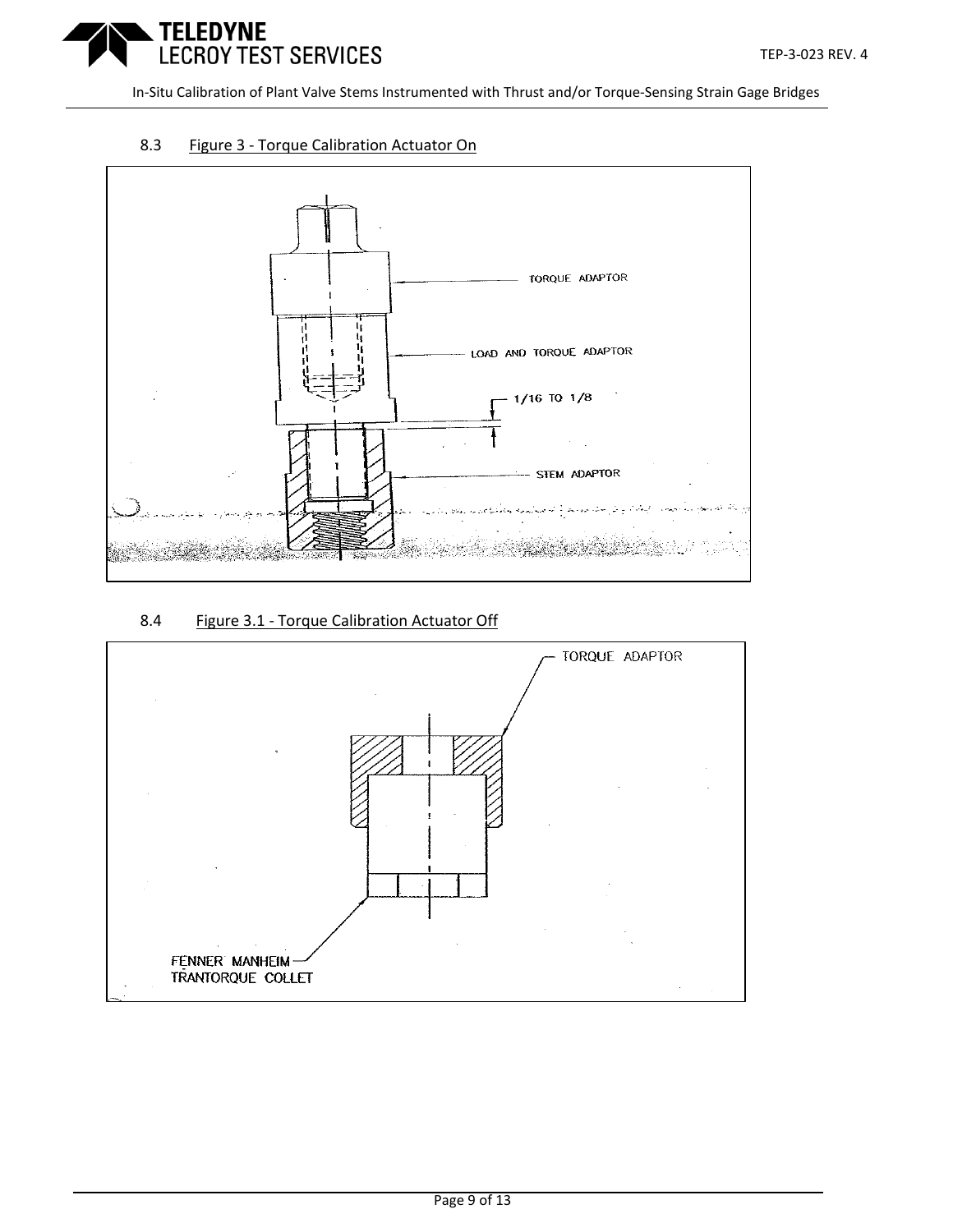

#### 8.5 Figure 3.2 - Torque Calibration Guide Set-Up

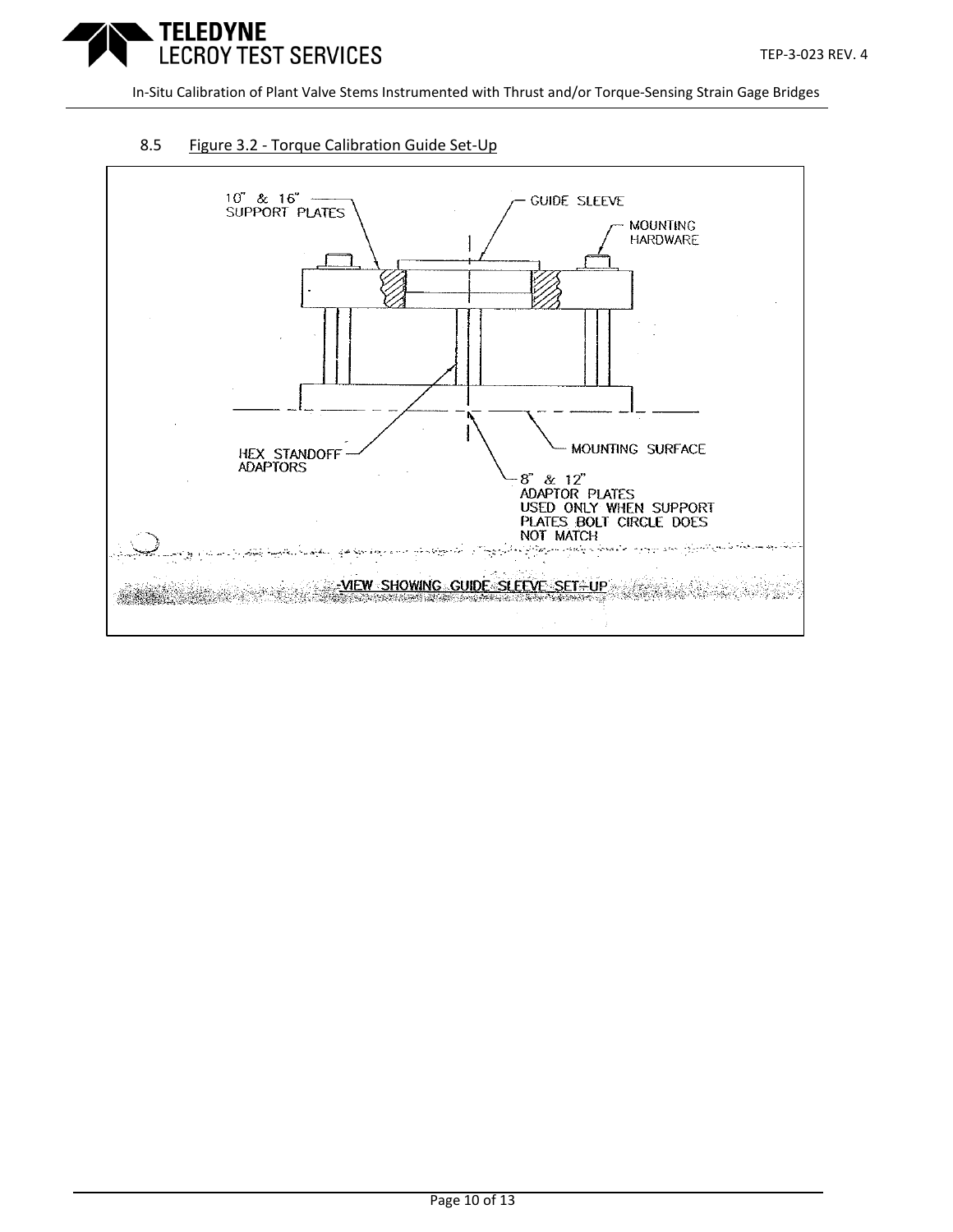

#### 8.6 Figure 4 - Certificate of Calibration

|                                                                                                  | <b>CERTIFICATE OF CALIBRATION</b>                                                      |            |                     |                    |
|--------------------------------------------------------------------------------------------------|----------------------------------------------------------------------------------------|------------|---------------------|--------------------|
|                                                                                                  |                                                                                        |            |                     |                    |
|                                                                                                  | Project No: Purchase Order No: Purchase Order No:                                      |            |                     |                    |
|                                                                                                  |                                                                                        |            |                     |                    |
|                                                                                                  | <b>CALIBRATION STANDARD</b>                                                            |            |                     |                    |
| Manufacturer                                                                                     | Model No.                                                                              | Serial No. | Calibration<br>Date | Calibration<br>Due |
|                                                                                                  |                                                                                        |            |                     |                    |
|                                                                                                  |                                                                                        |            |                     |                    |
|                                                                                                  |                                                                                        |            |                     |                    |
|                                                                                                  |                                                                                        |            |                     |                    |
| Engineer:                                                                                        |                                                                                        |            |                     |                    |
| 513 Mill Street · Marion, Massachusetts 02738-1549 · Telephone: 508-748-0103 · Fax: 508-748-2029 | <b>TELEDYNE INSTRUMENTS</b><br><b>Test Services</b><br>A Teledyne Technologies Company |            |                     |                    |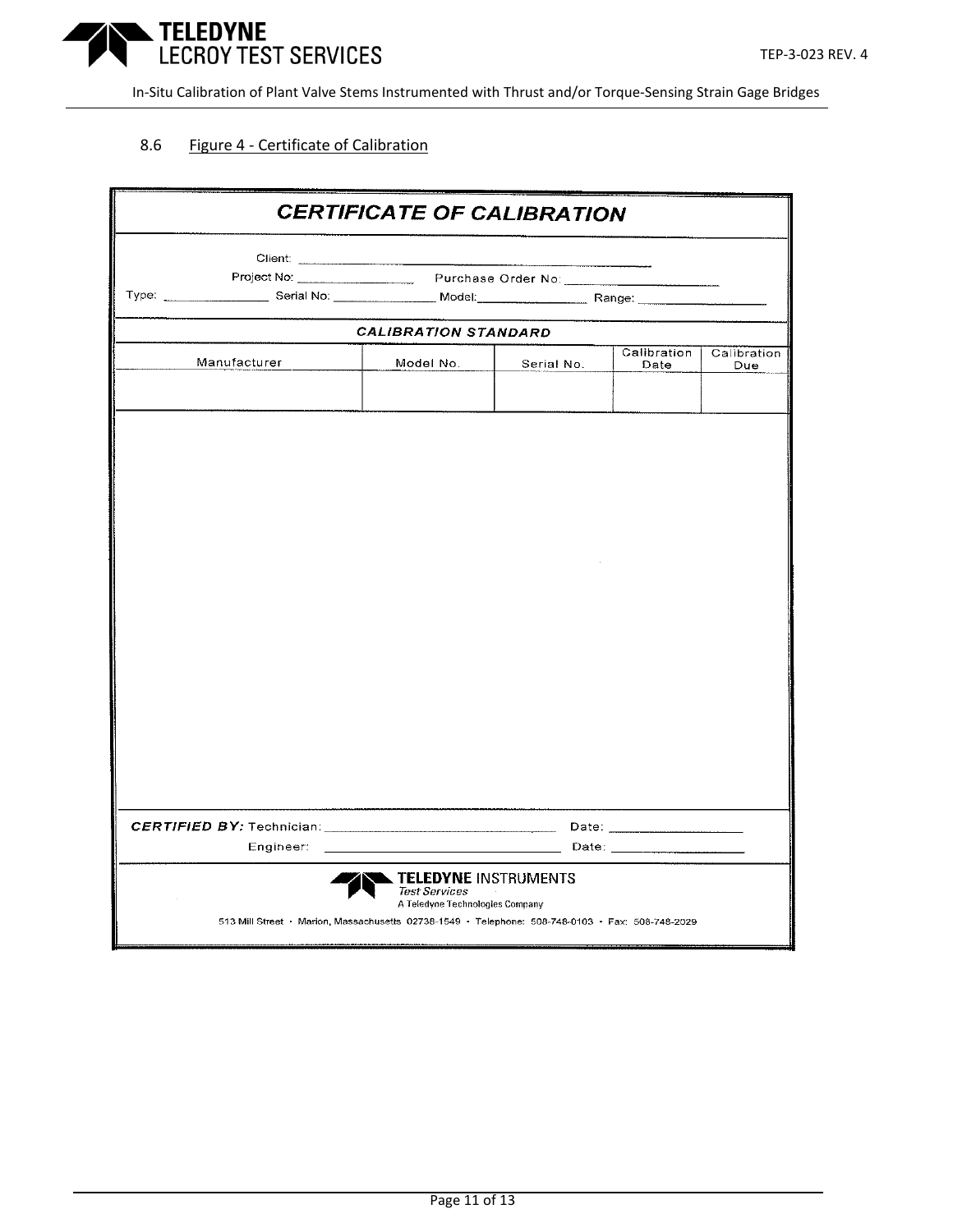

### 8.7 Figure 5 - Limitorque Commercial Ratings

| <b>Type</b>   | Size            | <b>Nuclear</b><br>Rating | Commerical<br>Rating | Maximum<br>Thrust, 1b | Max Threaded<br>Stem Dia.<br>in. |            |
|---------------|-----------------|--------------------------|----------------------|-----------------------|----------------------------------|------------|
| <b>SMB</b>    | 000             | 90                       | 120                  | 8,000                 | $1 - 3/8$                        |            |
| SMB           | oo              | 250                      | 260                  | 14,000                | $1 - 3/4$                        |            |
| SMB.          | o               | 500                      | 700                  | 24,000                | $2 - 3/8$                        |            |
| <b>SMB</b>    |                 | 850                      | 1,100                | 45,000                | $2 - 7/8$                        |            |
| SMB           | $\mathbf{z}$    | 1,800                    | 1,950                | 70,000                | $3 - 1/2$                        |            |
| <b>SMB</b>    | 3               | 4,200                    | 4,500                | 140,000               | 5                                |            |
| <b>SMB</b>    | 4847            | 7,500                    | 8,300                | 250,000               | 5                                |            |
| SMB           | <b>5&amp;5T</b> | 20,000                   | 20,000               | 500,000               | $6 - 1/4$                        |            |
| <b>SMB</b>    | 5XT             | 60,000                   | 60,000               | 500,000               | $6 - 1/4$                        |            |
|               |                 |                          |                      |                       | SB.                              | <b>SBD</b> |
| SB.           | 000             | 90                       | 120                  | 8,000                 | 5/8                              |            |
| SB/SBD        | oo              | 250.                     | 260                  | 14,000                | $1 - 1/4$                        | $1 - 1/2$  |
| SB/SBD        | o               | 500                      | 700                  | 24,000                | $2 - 3/8$                        | $2 - 1/4$  |
| SB/SBD        | 1               | 850                      | 1,100                | 45,000                | $2 - 5/8$                        | $2 - 1/2$  |
| SB/SBD        | $\mathbf{z}$    | 1,800                    | 1,950                | 70,000                | $3 - 1/2$                        | $3 - 1/2$  |
| SB/SBD        | 3               | 4,200                    | 4.500                | 140,000               |                                  | $3 - 1/2$  |
| <b>SB/SBD</b> |                 | 7.500                    | 8,300                | 250,000               |                                  | 5          |